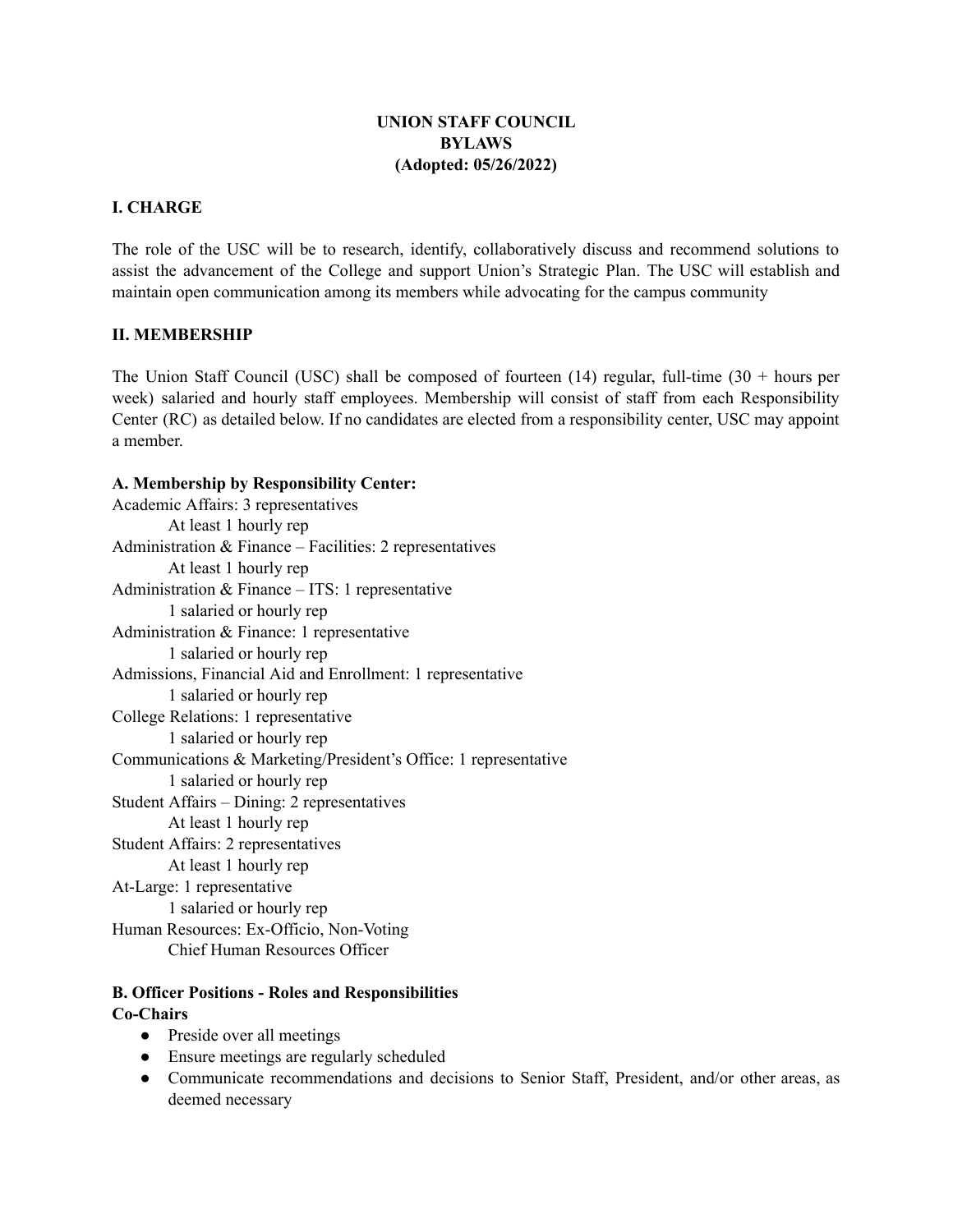- Serve as the spokespeople of USC
- Provide timely acknowledgement and/or response to incoming questions and concerns
- Provide updates to Responsibility Centers with temporary vacancies in members

#### **Secretary**

- Creates meeting minutes
- Distributes draft meeting minutes to all USC members for review within one week of meeting
- In the absence of the moderator, convenes the USC and serves as the alternate moderator
- Coordinates annual elections in conjunction with Human Resources

#### **Moderator**

- Schedules USC meetings and notifies members of location and meeting times
- Compiles agenda items in consultation with USC members at least one (1) week before meeting
- Distributes the agenda to USC members at least three (3) days prior to meeting
- Facilitates the USC meeting
- Serves as the contact for any communication that is sent or received

### **III. TERM LENGTHS & LIMITS**

#### **A. General Membership**

Terms will be three years in length<sup>1</sup> and will begin on July 1. Members may serve no more than two full, three-year consecutive terms on the USC, running for reelection between each term. Once two consecutive terms have been served, the member must wait at least three years before running for election again.

The maximum length of time any member may serve on the USC consecutively is seven years. The seven-year maximum applies only to members that: a) replaced a member with only one year remaining in their term (see **C. Resignations**, below) or b) were part of the inaugural USC membership that rolled off after one year.

### **B. Officers**

Co-chair terms will be two years in length <sup>2</sup> and will be staggered with one another. Secretary and moderator terms will be one year in length. Members will be eligible for an officer position after their first year of a three-year term. Officers may run for reelection, subject to their reelection to the USC.

#### **IV. RESIGNATIONS**

#### **A. General Membership**

Members who resign in the first or second year of a term will be replaced by the employee that came in second place in their Responsibility Center election. The replacement member will complete the remainder of the departing member's term. Replacement members who complete the remaining two years of a three-year term will be eligible for one term of reappointment. Replacement members who complete the remaining one year of a three-year term will be eligible for up to two terms of reappointment.

<sup>&</sup>lt;sup>1</sup> The inaugural membership of USC will have staggered term lengths. Four (4) members will have 1-year terms, five (5) members will have 2-year terms, and five (5) members will have 3-year terms. Moving forward, this will allow a turnover of no more than 5 members (around 1/3 of the total membership) in any given year.

 $2$  One of the inaugural co-chairs will have a two-year term and the other will have a three-year term, so as to provide continuity to USC and stagger the terms. Subsequent co-chair terms will be two years in length.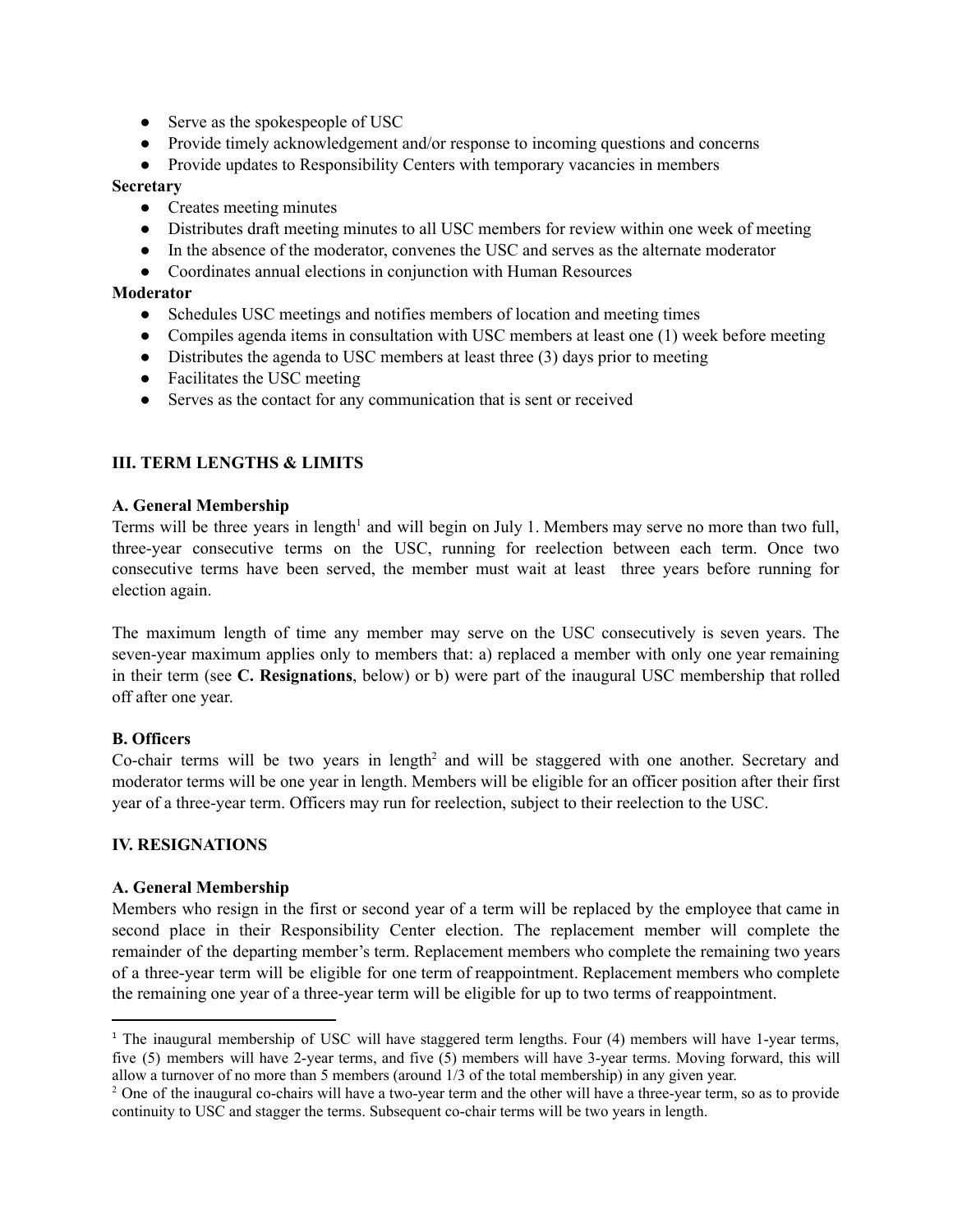Members who resign in the third year will not have their position filled, and it will instead be treated like a term expiration.

It will be the responsibility of the co-chairs to provide updates to the RCs without representation in between resignation and the election of replacement/new members.

# **B. Officers**

Upon the resignation of an officer (either from the officer position only or from the USC), the USC will fill this officer position.

# **V. NOMINATIONS & ELECTIONS**

### **A. General Membership**

Nominations of new members will be requested from staff within each Responsibility Center with an open membership position in late April to early May annually. For example, when a member from College Relations completes their term, nominations will be requested from within College Relations to fill the open positions.

Members departing at the end of a term may self-nominate to be reelected for a second, consecutive term or will be encouraged to nominate a colleague from their responsibility center.

Staff will be informed of their nominations, expectations of membership on the USC, and will be given the opportunity to decline their nomination.

The Chief Human Resources Officer (CHRO), or their designee, will review the list of nominees and remove disqualified staff from the list.

A vote will be held over a two-week period beginning in mid-May. Votes will be held within the Responsibility Centers of the nominated members. Both a paper ballot and a virtual ballot must be made available to all staff. Ballot boxes will be located in the Responsibility Center holding an election. Union College ID numbers will be collected on ballots to ensure eligibility and eliminate duplicate votes.

Ballots will be tallied by the CHRO, or their designee, in early June. An announcement with newly elected members will be made to campus in mid-June.

#### **B. At-Large Member**

The USC will vote in one at-large member for a three-year term.

#### **C. Officers**

At the first USC meeting of the year, eligible members may self-nominate for an open officer position. A virtual ballot will be created and the vote will be managed and tallied by the CHRO.

### **VI. MEETINGS**

# **A. Structure, Frequency, and Length**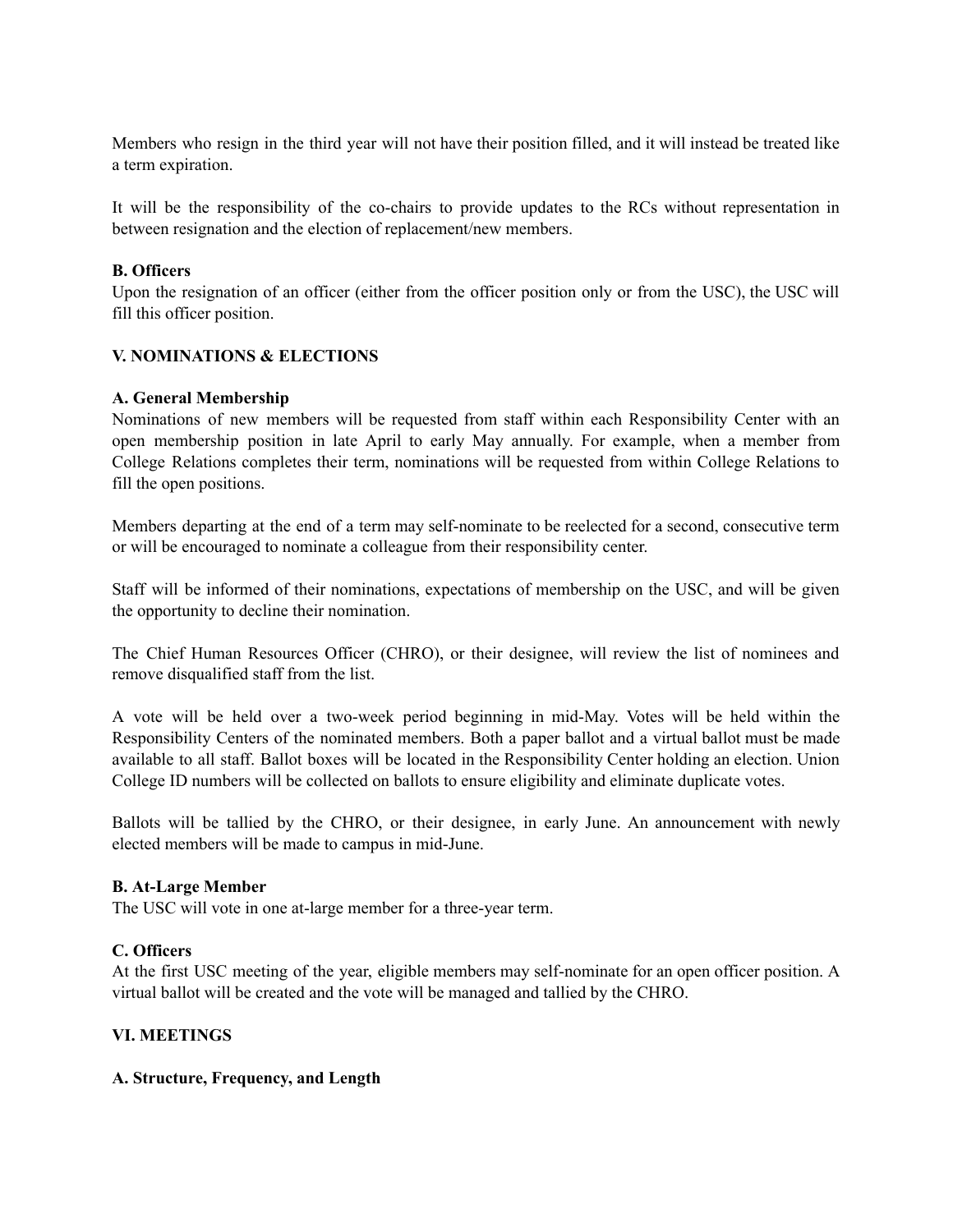Meetings will be: a) held no less than monthly from July through June; b) a minimum of 60 minutes in length; and c) held in a hybrid manner, allowing for both in-person and virtual attendance.

A quorum is ⅔ of the total number of members of USC. A quorum must be present to hold an official meeting. A ⅔ vote of the quorum present at a convened meeting is required to pass a measure.

Agenda items must be sent to the moderator the Friday of the week before a meeting. The moderator will send a meeting reminder, including the agenda and meeting location and virtual meeting link three (3) days before the meeting. Topics not formally included on the agenda may be brought up at the end of a meeting, should time allow.

Each member present will be given the opportunity to address a topic. Members who are not present will be able to send comments and concerns to the moderator in advance of the meeting, however, they will be unable to vote.

### **B. Off-Schedule Meetings**

The co-chairs may call an off-schedule or emergency meeting when necessary to address a time-sensitive matter. A quorum must be present to conduct official business. Off-schedule and emergency meetings are not subject to minimum meeting length requirements.

### **VII. WORKING GROUPS**

USC, as needed and at the discretion of the membership, can form working groups to address identified concerns, areas of interest, policy, etc. Active working groups will be expected to share agenda items and materials with the moderator by the ongoing deadline before meetings and report out on group progress.

Working groups can be composed of both USC members and members of the general Union staff.

### **VIII. CAMPUS COMMITTEES**

As needed, the USC is responsible for nominating employees to fill vacancies on the following committees:

- Facilities Liaison
- Benefits Committee
- Planning & Priorities

Nominees are required to be members of USC.

### **IX. AMENDMENTS TO BYLAWS**

Proposals to amend bylaws should be sent to each member at least 14 days in advance of the meeting where the vote to approve will be held. Each member present at the meeting will be given the opportunity to address or object to a proposed amendment. Members who are not present will be able to send comments and concerns to the moderator in advance of the meeting, however, they will be unable to vote. Bylaws may be amended by a ⅔ majority vote of the members present.